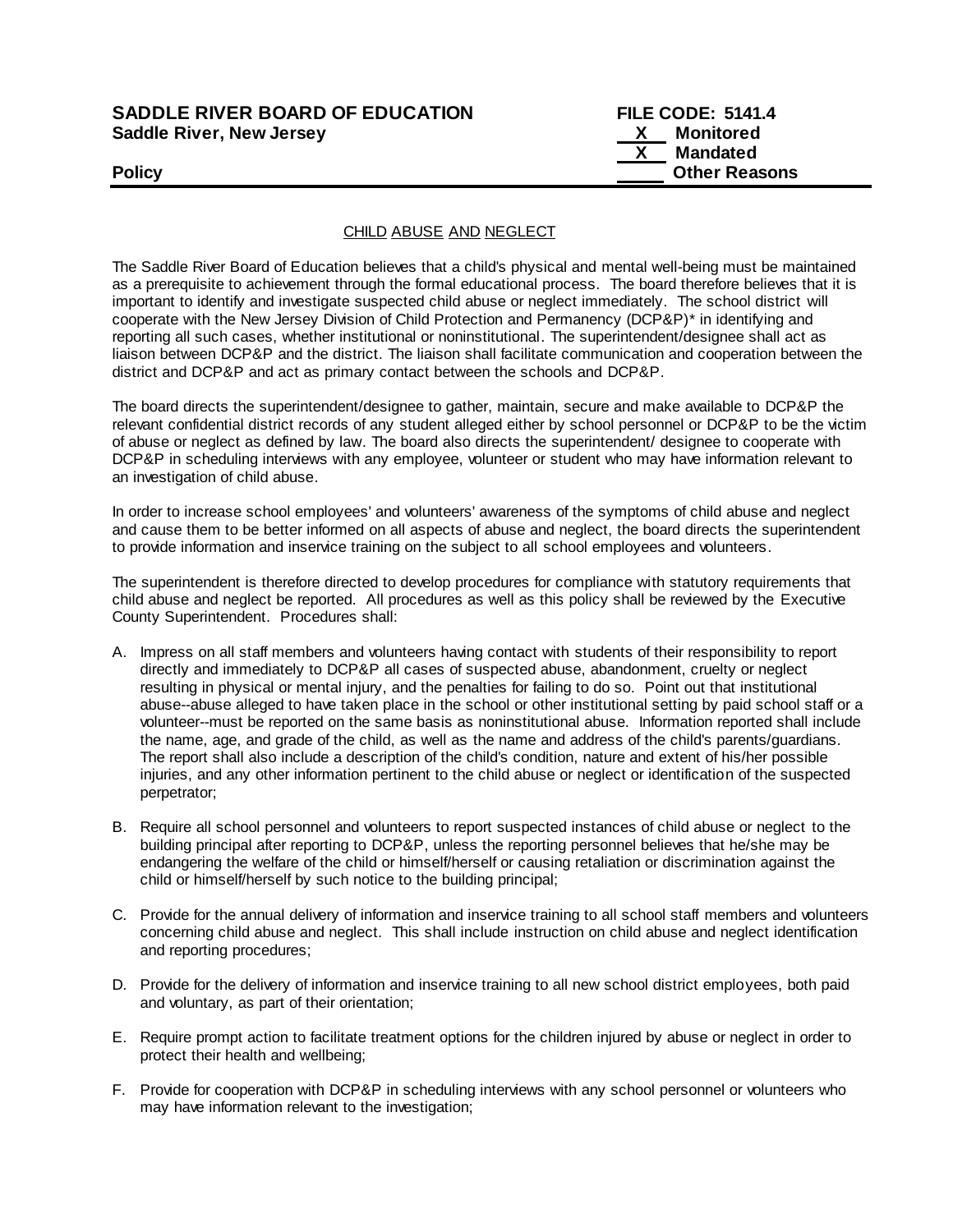### CHILD ABUSE AND NEGLECT (continued)

- G. Provide for DCP&P investigators to interview alleged victims in the presence of the school principal, his/her designee, or any staff member with whom the child is comfortable;
- H. Permit DCP&P to remove students from school during the course of the school day when it is necessary to protect the child or take the child to a service provider. Removal shall take place when the principal is provided, either in advance or at the time removal is sought, with appropriate authorization as specified in N.J.S.A. 9:6-8.27 through -8.30;
- I. Require that a report of each case of unexplained absence which might be a cause of child abuse or neglect be reported to DCP&P as the law provides, and to other appropriate school staff;
- J. Require that appropriate school staff be assigned as a liaison to facilitate communication and cooperation, and act as the primary contact between the district and DCP&P in order to ensure continuance of shared information and training development;
- K. Release all student records of the child(ren) under investigation that are deemed relevant and maintain, secure and release all confidential information about child abuse cases, according to law;
- L. Fulfill other procedural requirements of the law pertaining to district response to child abuse, neglect and missing children.

The board assures all school personnel and volunteers that no one will be discharged from employment or discriminated against in any way as a result of making in good faith any reports of child abuse and neglect.

Due process rights will be provided to school personnel or volunteers who have been reassigned or suspended as a result of an accusation of child abuse or neglect. Temporary reassignment or suspension of school personnel or volunteers alleged to have committed an act of child abuse or neglect shall occur if there is reasonable cause to believe that the life or health of the alleged victim or other children is in imminent danger due to continued contact between the school personnel and a child.

All references to a report of child abuse or neglect against school personnel shall be removed from employee personnel records immediately following the receipt of an official notice from DCP&P that such allegations were unfounded.

\*NOTE: as of January 2013 the Division of Youth and Family Services (DYFS) changed its name to Division of Child Protection and Permanency (DCP&P).

| Adopted:             | <b>March 2007</b> |
|----------------------|-------------------|
| NJSBA Review/Update: | June 2014         |
| Readopted:           | December 2014     |

#### Key Words

Student Safety, Child Abuse, Child Neglect, Student Safety

| Legal References: N.J.S.A. 9:6-1 et seq. | Abuse, abandonment, cruelty and neglect of child;    |
|------------------------------------------|------------------------------------------------------|
| See particularly:                        | what constitutes                                     |
| N.J.S.A. 9:6-3.1; -8.9                   |                                                      |
| through $-8.14$ ; $-8.21$ ;              |                                                      |
| $-8.27$ through $-8.30$ ;                |                                                      |
| $-8.34$ through $-8.36$ ; $-8.40$ ;      |                                                      |
| -8.46: -8.56                             |                                                      |
| N.J.S.A. 18A:6-7a, -10, -11,             | Removal from personnel files of reference to         |
| $-13, -14, -18.1, -30, -30.1$            | complaint of child abuse or neglect determined to be |
|                                          | unfounded                                            |